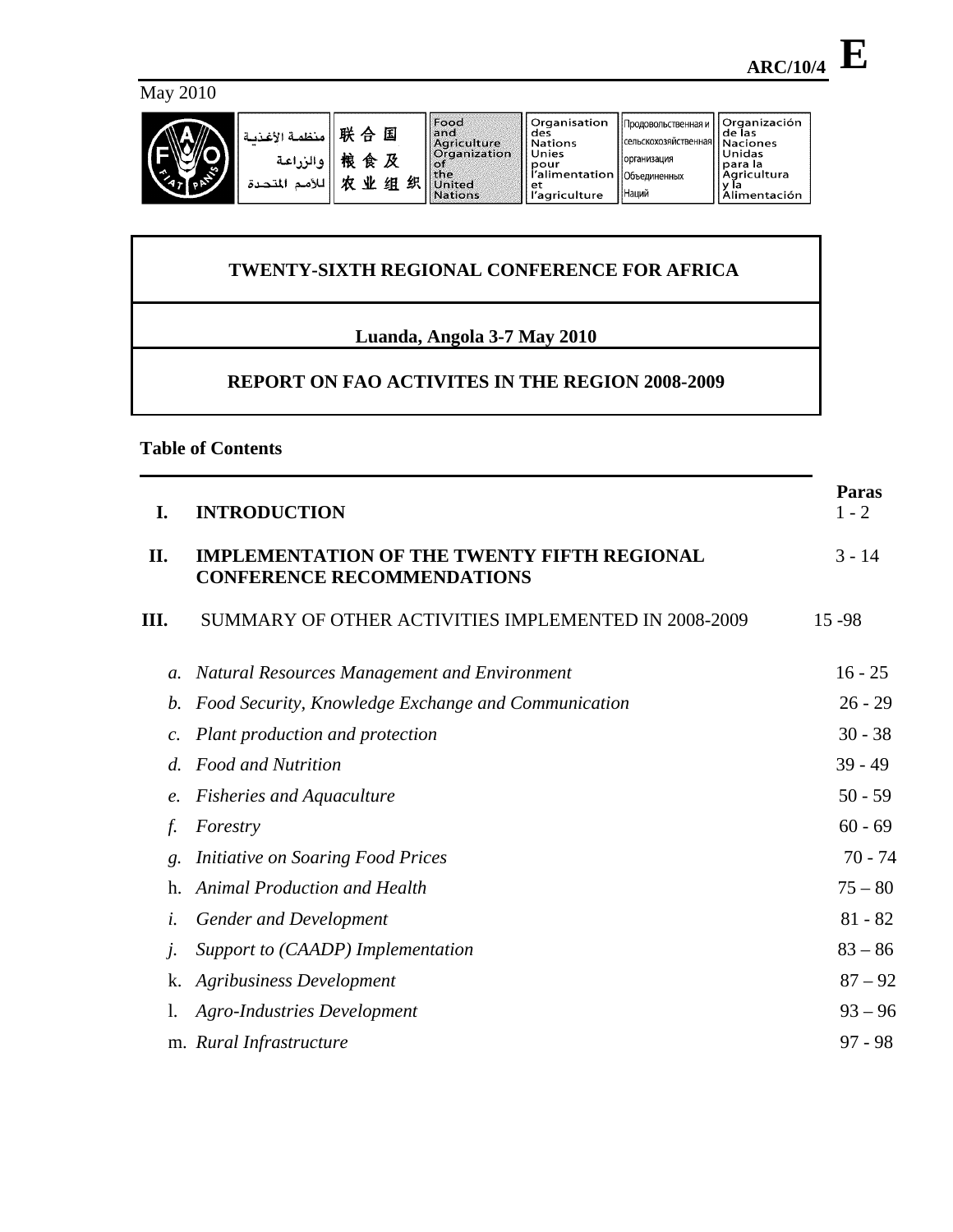## **I. INTRODUCTION**

1. The number of undernourished people in the world remains persistently high almost 14 years after the global commitment to halving the level of hunger and under-nutrition in the world by 2015 was made by the countries that met at the World Food Summit of 1996. The Millennium Summit of 2000 echoed this goal. FAO estimates that attaining these goals in developing countries by 2015 will require a reduction of 31 million undernourished people per year. Africa, with 265 million undernourished people, needs to boost efforts to accelerate development and poverty reduction, and promote agricultural growth. The 25th FAO Regional Conference for Africa (ARC), held in Nairobi, Kenya in June 2008 identified critical needs to contribute to the enhancement of agricultural productivity and reduction of poverty in the region. These include scaling up agricultural water management and assisting countries address trade difficulties and increase investment to enhance agricultural production and productivity in Africa.

2. The present document provides an overview of major activities undertaken by FAO for the benefit of the African region during the 2008-2009 biennium, focusing first on those in direct response to the recommendations of the 25th FAO Regional Conference for Africa.

#### **II. IMPLEMENTATION OF THE TWENTY FIFTH REGIONAL CONFERENCE RECOMMENDATIONS**

3. The  $25<sup>th</sup>$  FAO Regional Conference for Africa recommended the following for the attention of FAO:

- adoption of a holistic approach to water management,
- assist countries address trade difficulties and increase investment to enhance agricultural production and productivity in Africa,
- more information exchange on the production and post-harvest activities in the different sub-regions to ensure more effective use of surpluses through regional trade;
- resolutions and recommendations of the Conference be condensed into a statement to be presented to the African Union and the G8 by the Chairman of the Conference with support from FAO and Member Countries.

The actions taken in response to these recommendations are summarized below:

#### *Scaling Up Agricultural Water Management*

4. FAO being the chair of "UN-Water", and in close collaboration with the African Union (AU), the African Ministers' Council on Water (AMCOW), the African Development Bank (AfDB) and the Economic Commission for Africa (ECA), a *'Ministerial Conference on Water for Agriculture and Energy in Africa: the Challenges of Climate Change'* was organized in December 2008 in Sirte, Libya. This conference focused on the inter-linkages between water for agriculture and energy production,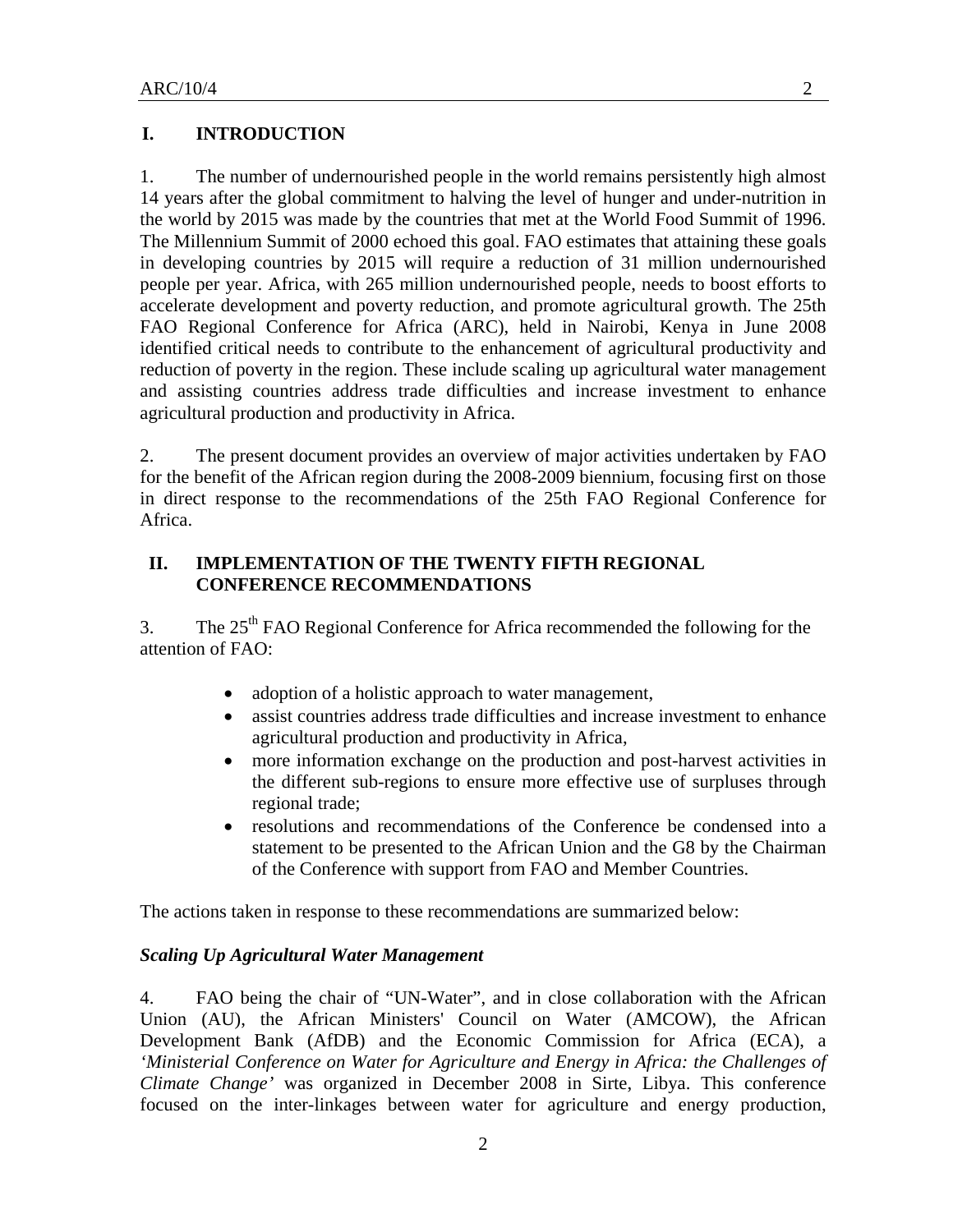underlining the need to boost investment in the two sectors. One of the objectives of the Conference was to promote investment programmes in water for agriculture and energy in Africa. These should be based on concrete actions and the assessment of their financial cost, feasibility, and implementation through a comprehensive review of existing and pipeline projects in all African countries coupled with estimates of the investment needs by country, sub-regions, and for the whole continent. One major output has been the formulation of a detailed investment portfolio, estimated at USD 64 billion, for water resources management and development for agriculture and energy in Africa.

5. In addition, *five regional workshops* were held in collaboration with Regional Economic Communities (RECs) in Africa (SADC, IGAD, ECCAS, ECOWAS, UEMOA) to define investment priorities for water in the agricultural and energy sectors at country and regional levels. Following the Conference, country-based actions have been initiated to elaborate National Investment Strategy Papers (Zambia, Kenya and Egypt).

6. FAO has also jointly produced with IFAD the "Water and the rural poor: interventions for improving livelihoods in SSA" document, which will help decisionmakers make informed choices on where and how to invest in support of rural livelihoods in sub-Sahara Africa. The publication was launched at the  $16<sup>th</sup>$  Session of the CSD in New York (May 2008).

#### *Adopt a holistic approach to water management*

7. FAO assisted the Nile Basin Initiative, the Lake Chad Basin Commission and the Okavango River Basin to promote a holistic approach to water management. This assistance related in particular to:

- a. the *Production of Information for Decisions on Water Policy and Water Resources Management in the Nile Basin* to strengthen the ability of the governments of the ten Nile countries to take informed decisions with regard to water resources policy and management;
- b. the completion of a basin wide Transboundary Diagnostic Analysis (TDA) and the development of Strategic Action Plan (SAP) for the *Environmental Protection and Sustainable Management of the Okavango River Basin*; and
- c. the launching of an international campaign '*To Save Lake Chad'* through the organization of a Round Table on Lake Chad with the Lake Chad Basin Commission (LCBC) during the Ministerial Conference on Water for Agriculture and Energy in Africa*,* a Seminar at the World Water Week (2009) in Stockholm and a Special Event during the World Food Day (2009).

## *Assist countries address trade difficulties and increase investment to enhance agricultural production and productivity in Africa*

8. FAO is providing effective early warnings of food shortages and emergencies through its Global Information and Early Warning System (GIEWS). Relevant information on future trends in agricultural development and underlying issues and also statistical databases, economic analyses and projections are available and regularly updated with special focus on African countries.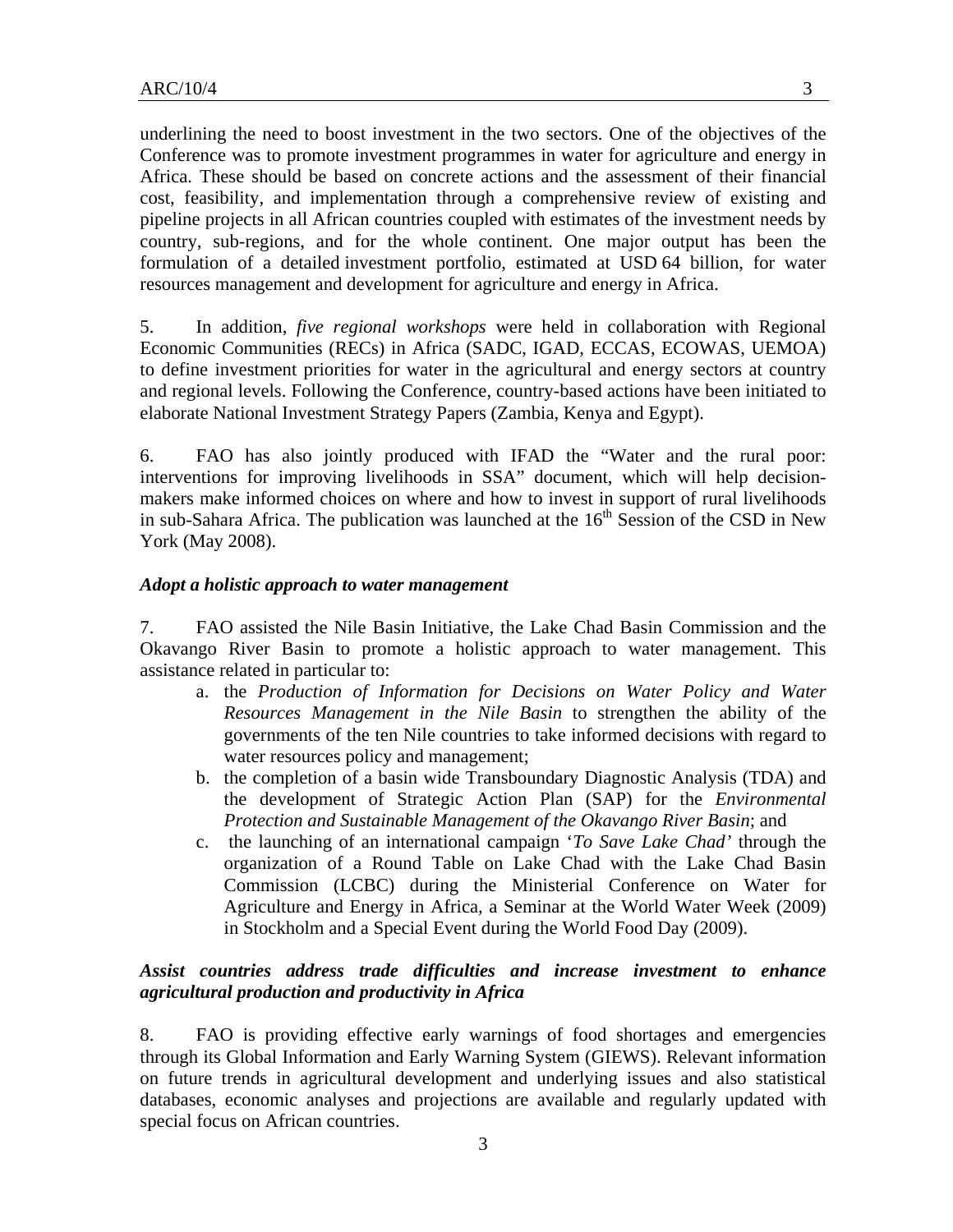9. FAO provided technical assistance to several countries and Regional Economic Communities (RECs) in Africa during 2008 in the identification of sensitive agricultural goods within the framework of the Economic Partnership Agreement. Trade capacity building support was provided to Kenya during May and August 2009 following the restructuring of the Ministry of Agriculture. Studies were undertaken on non-tariff barriers to trade for the East African Community (EAC), the Economic Community of West African Sates (ECOWAS) and the Economic Community of Central African States (CEMAC).

10. In collaboration with national institutions, FAO is implementing a project on *Articulating and Mainstreaming Appropriate Agricultural Trade Policies* to contribute innovative approaches to articulate appropriate trade policies and determine best ways to mainstream these policies and measures into national development programmes. Activities are ongoing in Kenya, Tanzania and Ghana.

11. FAO provided technical assistance during 2008 and 2009 on *Policies for good economic management of sustained price increases* in Kenya, Malawi, Uganda and Zambia.

12. FAO is providing technical supervision to several ongoing projects funded by the Common Fund for Commodities (CFC):

- The Establishment of a Diversification Programme for Vegetable Export Development and the export of organic bananas in Ethiopia and Sudan
- West African Sorghum Value Chain Development in Sierra Leone and Ghana
- · Strengthening the productive and competitiveness of the smallholder dairy sector in Lesotho and Zambia
- · Cassava value chain development by supporting processing and value addition by small and medium scale enterprises in Benin, Nigeria and Sierra Leone
- · Wealth Creation through Integrated Development of the Potato Production and Marketing Sector in Kenya, Uganda and Ethiopia
- · Improving the competitiveness of rice in Central Africa.

# *More information exchange on the production and post-harvest activities in the different sub-regions to ensure more effective use of surpluses through regional trade*

13. Enhancement of, and support to food security information systems in the region has continued to be a major priority. This included: improving the quality of crop production estimates and market price data; sharing essential food security information in a more systematic and timely manner among all stakeholders; creating awareness on emerging and critical food security issues, and the adoption of the CountryStat platform as an innovative tool for dissemination of census results.

# *Resolutions and recommendations of the Conference be condensed into a statement to be presented to the African Union and the G8 by the Chairman of the Conference with support from FAO and Member Countries*

14. The summarized recommendations and resolutions were presented at the AU Summit in Sharm el Sheikh in June 2008. The ultimate key issues identified became part of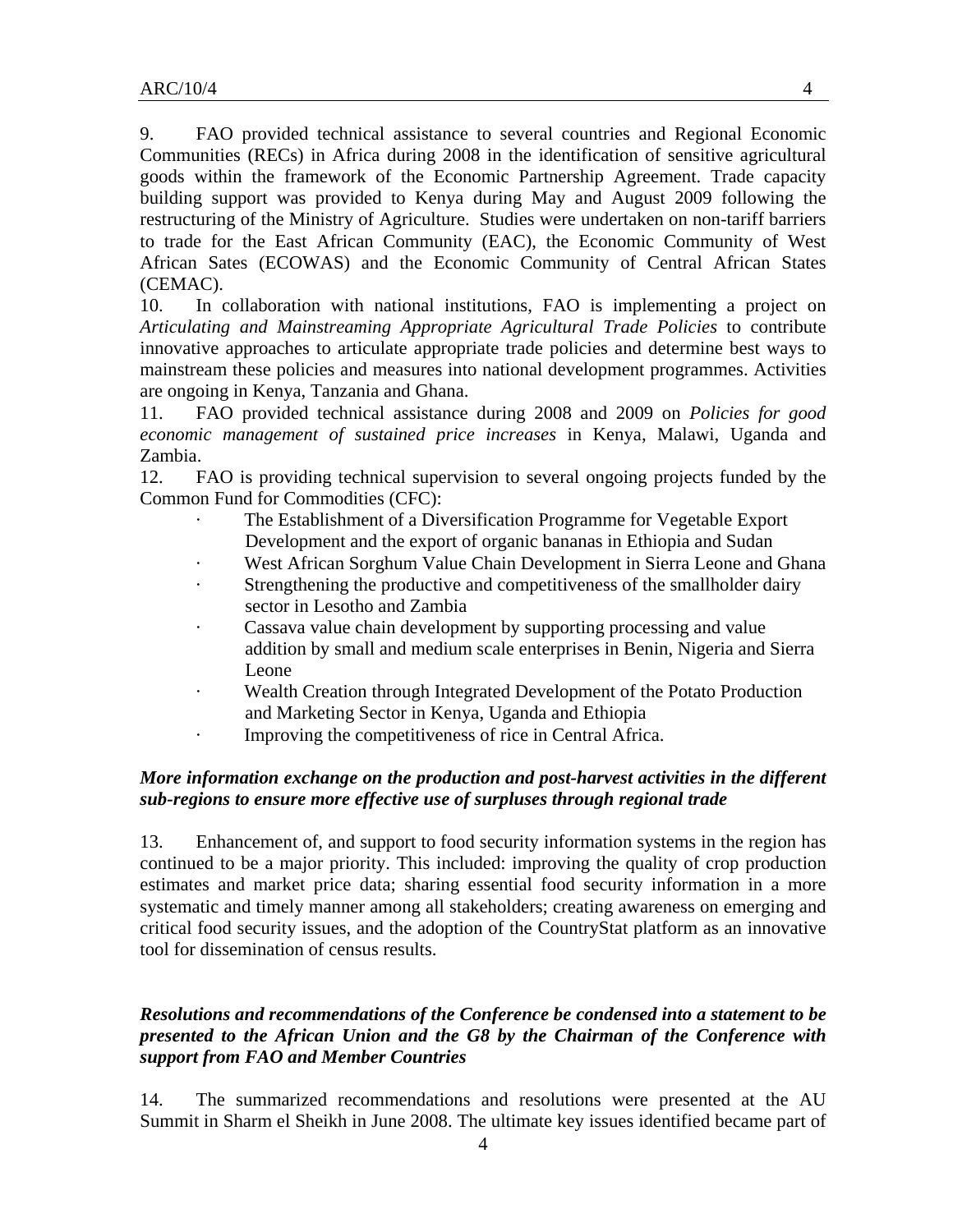the AU Commission commitment for the continent, which was subsequently presented as a bigger picture to the G8 Summit attended by the AU Chairman.

# **III. SUMMARY OF OTHER ACTIVITIES IMPLEMENTED IN 2008-2009**

15. In addition to the actions taken, as reported above, in response to the recommendations of the  $25<sup>th</sup>$  Africa Regional Conference, a summary of other activities benefiting the region is provided below by main substantive areas.

#### **a. Natural Resources Management and Environment**

16. A regional workshop on *'Informal irrigation: importance and perspective'* was held to raise awareness about the importance and prospects of informal irrigation. The proceedings of the workshop have been jointly published with the Regional Association for Irrigation and Drainage in West and Central Africa (RAID).

17. Strategies were formulated for minimizing health risks from wastewater use by poor farmers in urban environments. These strategies were presented at the All Africa Horticulture Congress held in Nairobi in September 2009.

18. Training was conducted on a Crop Model, 'AquaCrop', to strengthen capacity in Member Countries on simulating attainable yield in response to water. Sub-regional workshops on '*AquaCrop'* were carried out in West Africa (Burkina Faso, July 09), North Africa (Egypt, Oct 09) and Southern Africa (South Africa, March 2010).

19. FAO continued to support the formulation of Country Strategic Investment Frameworks (CSIF) for SLM under TerrAfrica partnership in East and West Africa. The CSIF aimed at providing programmatic and policy perspectives in mobilizing resources to boost investments in land management based on clear priority orientations.

16. Support to the CAADP process covered the formulation of Land and Sustainable Water Management Framework for increased investments under Pillar 1, in close collaboration with NEPAD and CILSS.

20. Technical and policy support was provided to the African Union in the framework of the Consortium with the African Development Bank and the Economic Commission for Africa (ECA) for the Land Policy Initiative, which was adopted by the Heads of State and Government Summit in Sirte (Libya).

21. The 15<sup>th</sup> FAO Eastern and Southern Sub- Committee on Harmonization and Dissemination of Soil Knowledge for sustainable Land Management held a meeting in Wad Madani (Sudan) from 21rst to  $25<sup>th</sup>$  November 2009.

22. Policy advise and technical support was given to the African Soil Science Society (ASSS) in the organization of its 5th International Conference on "*Soils and the new challenges of sustainable development in Africa*" from 22-28 November, 2009, in Yaoundé, Cameroon. In addition, advice was provided to countries in areas related to land use, land and water management in agriculture.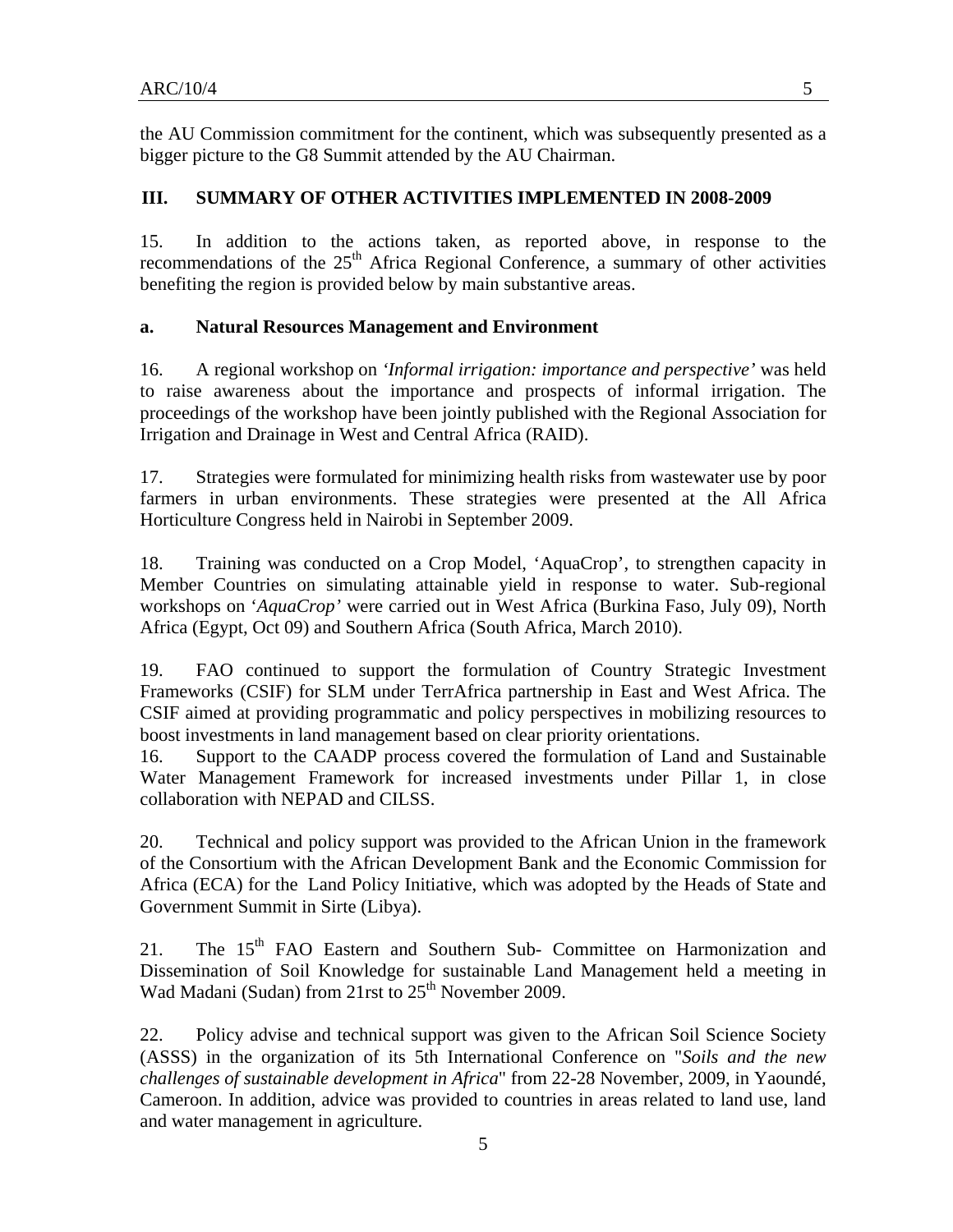23. FAO assisted with the development of a Regional Agricultural Policy for SADC to improve policy environment and related capacity for sustainable food and agricultural production.

24. Reviews were made of the state of land tenure in some countries within Central Africa.

25. Technical support was provided for the implementation of climate change adaptation strategies through sustainable land management.

## **b. Food Security, Knowledge Exchange and Communication**

26. In collaboration with Regional Economic Communities, FAO conducted a study on the impact of trade policy measures implemented in 2008 on market performance, prices and supply response, and their implications for food security.

27. A regional study was initiated in West Africa in collaboration with CILSS to assess the effects of trade bans and other measures implemented by several countries in 2008 on prices and market performance, production incentives and their implications for food security in the sub-region.

28. A regional workshop on "Rethinking Regional Food Security Policies and Strategies in the post 2008 world" was organized for participants from AUC, SADC, ECOWAS, and other partners. At the workshop priority topics were identified for further analytical studies on food security in West, East and Southern Africa sub-regions during 2010-2011.

29. FAO coorperated with FARA on strategies for making agricultural research information publicly available and accessible to all. Support was also provided to national agricultural information networks in Ghana, Zambia and Kenya, and training was conducted in seven countries in the region on the initiative: Access to Global Online Research in Africa.

#### **c. Plant production and protection**

30. Countries in Eastern and Southern Africa were assisted with preparedness and mitigation measures. FAO focused particularly on coordinating surveillance and monitoring efforts. It is estimated that 598,000 ha of food crops were protected due to this effort in Tanzania alone.

31. As host to the technical unit for the ASP (Africa Stockpile Programme) FAO provided programmatic support to countries. Projects were formulated for Eastern and Southern Africa. Work continued on new technical guidelines, including the four volumes of the Environmental Management Tool Kit (EMTK), inventory of pesticides, prevention of pesticide accumulation and pesticide container management.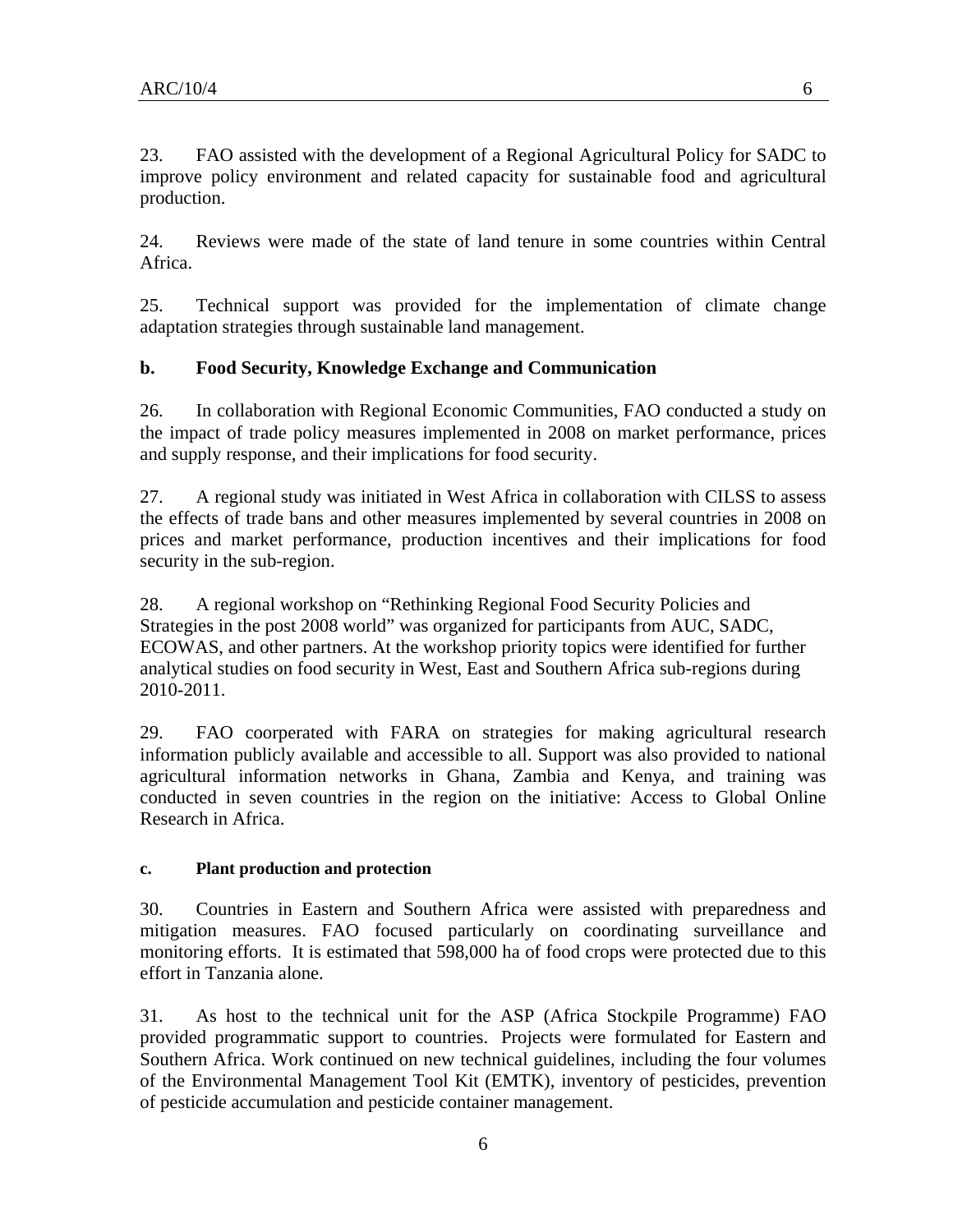32. A programme on reducing the threat of cassava-related disease was implemented in 5 countries in collaboration with the EU, alongside the Gates Foundation-funded Great Lakes Cassava Initiative. FAO also implements 3 cassava related TCP projects, and Trust Fund projects for enhanced food security in cassava-based production systems in Malawi, Zambia and Mozambique.

33. The International Plant Protection Convention Secretariat dealt in particular with: training in pest risk analysis, information exchange, capacity building for regional experts, technical backstopping to ongoing projects and support to information exchange Networks. In the context of the African region becoming a prime focus for the delivery of technical assistance and capacity building under the Rotterdam Convention, 5 sub-regional and 3 national workshops and consultations were organized.

34. Support has been given to AU- IAPSC - to build its capacity for the development of Draft standards for Africa and for hosting annual consultations on draft ISPMs. Crop protection interventions in the region will be further informed by a strategic reference document: "Situational Analysis".

35. The harmonization of seed laws and regulations was completed successfully for the ECOWAS region with FAO's assistance and endorsed by the 15 member countries. This is a significant policy achievement as it paves the way for regional institutional arrangements for seed trade and strengthening technical capacities for development of regional seed industry.

36. FAO developed a national seed sector development strategy for CEMAC in central Africa and the seed legislation harmonization is underway.

37. A large portfolio of national seed policy and production projects were formulated and delivered in Africa (Ethiopia, Cameroon, Cote D'Ivoire, Sierra Leone, The Gambia, Benin, Burkina Faso, Tunisia, Angola, Lesotho etc.). One of the lessons learnt was the need to shift focus from seeds as inputs to holistic development of the seed system that better address local needs and preparedness.

38. Several national capacity building projects were completed with success in biosafety, community seed production, plant breeding and national strategy for PGRFA management. One of the highlights was in North Cameroon, where some hundred community seed enterprises are now firmly established by the farmers to produce seeds for those varieties that can cope with their changing climatic conditions.

## **d. Food and Nutrition**

39. The implementation The African Task Force on Food and Nutrition Development (ATFFND) was re-established by the African Union in 2008. The ATFFND is the sole inter-agency coordination mechanism on issues of nutrition development in Africa and it has as its main objective the provision of assistance to countries to implement the African Regional Nutrition Strategy (2005-2015) and to sensitize Africa's policy-makers on the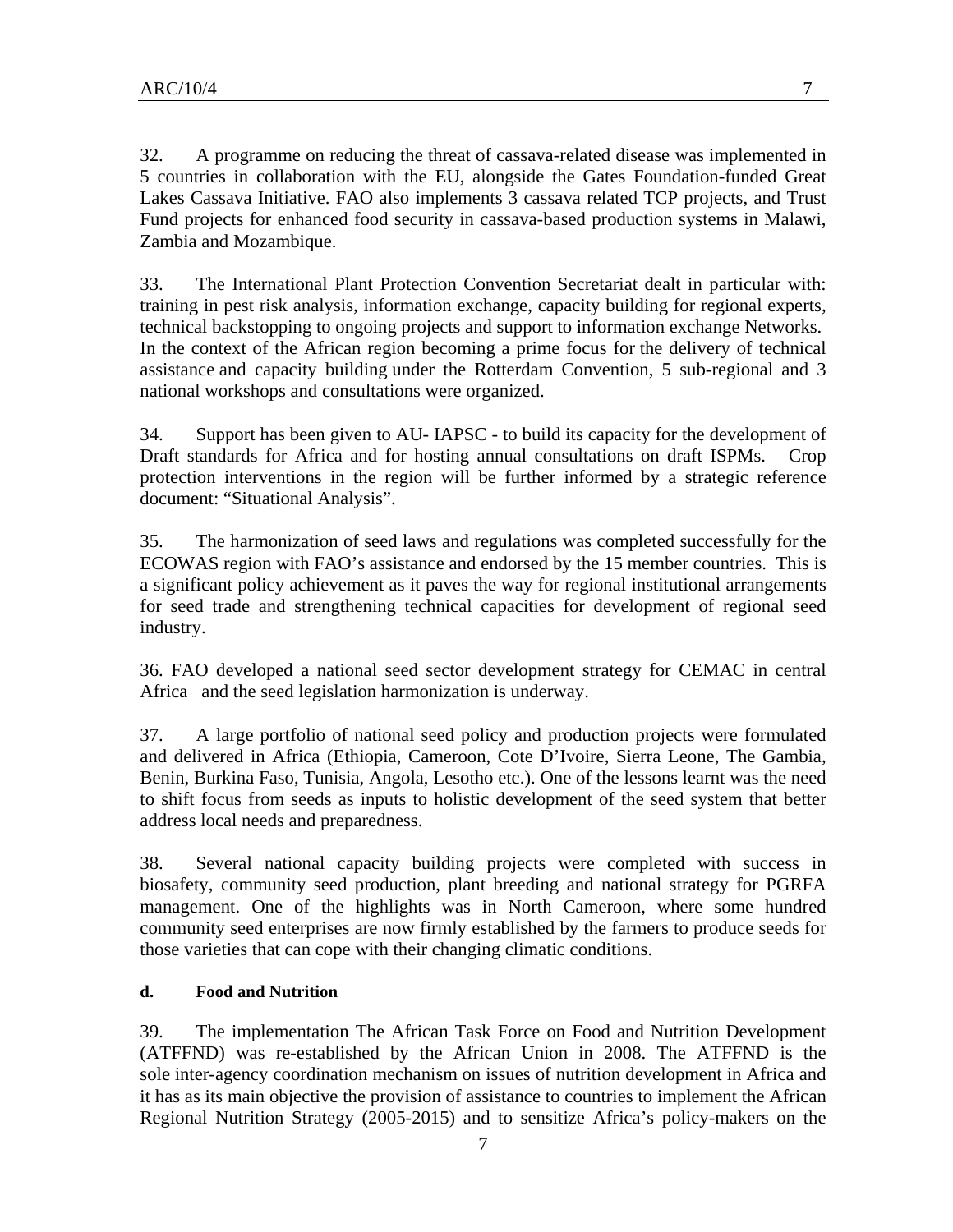role of food and nutrition security as a basic input for Africa's socio-economic development. The second meeting of the Task Force identified key food and nutrition security policies, strategies, programmes and initiatives for harmonization and called for a High-Level Conference of Heads of State on Nutrition to be held in 2011 which would have as a key message that nutrition be placed higher on the global development agenda.

40. The implementation of the African Regional Nutrition Strategy included training for increasing national capacity to reduce hunger and malnutrition, and on improving knowledge of food operators and professionals about food safety and nutritional values of food.

41. An African Regional Network of Food Inspectors (ARNFI) was established.

42. Inter agency consultations were strengthened to improve data collection, preparation of food composition tables, food and nutrition analysis; and in relation to the publication of a Journal of Food and Nutrition in West Africa.

43. AFROFOODS training courses on food composition and biodiversity were held.

44. The "Call for Action for a Food Renaisssance in Africa" was issued, linking nutrition, biodiversity and sustainable diets.

45. A Codex website was developed for the region (www.codexafrica.org) with links to all portals for food safety (FAO, WHO and CODEX).

46. Regional Strategies were formulated for food fortification in partnership with WHO, GAIN, UNICEF and the private sector.

47. Harmonization of food and nutrition legislation was supported within UEMOA countries.

48. FAO responded to many requests for direct technical assistance and programme support in nutrition policy and programme development and implementation. Major support to nutrition was given to NEPAD and in the following countries: Burundi, Cape Verde, Ethiopia, The Gambia, Madagascar, Mauritius, Malawi, Rwanda, South Africa and Uganda where support was also provided for their holding the first National Ugandan Nutrition Congress.

49. Direct assistance is provided to many countries in the region to enhance food safety through the strengthening of institutional frameworks, building capacity in Codex, food safety risk analysis, and improving hygienic practices among food business operators. Target countries include Benin, Cameroon, Democratic Republic of the Congo, Republic of Congo, Côte d'Ivoire, Cape Verde, Mali, Morocco, Niger and Tanzania.

#### **e. Fisheries and Aquaculture**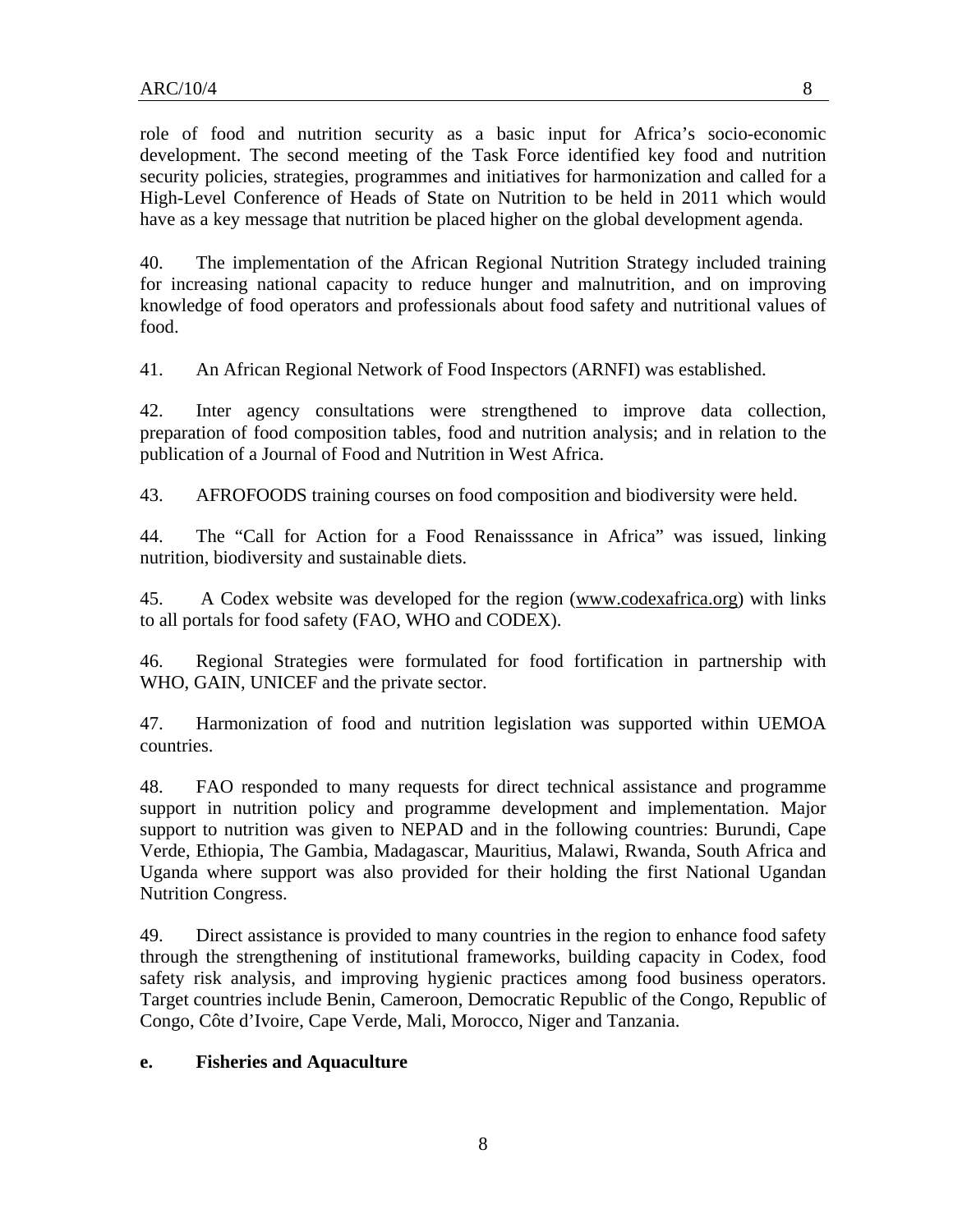50. Organization of statutory meetings: 19th Session of the CECAF; 6th session of the Scientific Sub-Committee of CECAF and its three working groups; the 15th session of the Committee for the Inland Fisheries and Aquaculture of Africa (CIFAA); the South West Indian Ocean Fisheries Commission (SWIOFC) and its Scientific Committee sessions.

51. Countries were assisted to implement the Code of Conduct for Responsible Fisheries and promote sustainable fisheries management, including the:

o Ecosystem Approach to Fisheries (EAF), through sub-regional and regional fishery bodies (SRFC, FCWC, COREP, SWIOFC, CECAF) and RECs (AUC, ECOWAS, UEMOA, SADC, ECCAS). This has included an extensive programme of surveys of fish distribution and abundance in the large marine ecosystems (LMEs) of Africa using the RV Dr Fridjof Nansen.

o Initiatives of subregional and regional institutions on combating illegal, unregulated and unreported (IUU) fishing were supported.

52. FAO supported the development of regional guides on marine resources of the Eastern Central Atlantic.

53. Collaboration took place as technical partner with the AUC on a strategic partnership for a sustainable fisheries investment fund in Sub-Saharan Africa.

54. Technical assistance was provided on aquaculture development through the Special Programme for Aquaculture Development in Africa (SPADA).

55. Support to six countries sharing the Volta Basin addressed the development of a programme to supply and monitor improved culture organisms;

56. FAO sought to respond to many requests on elaboration of aquaculture development strategies, fisheries sector assessment, policies and action plans;

57. FAO supported the Lake Victoria Fisheries Organization (LVFO) and other stakeholders in the implementation of the Regional Plan of Action for the Management of Fishing Capacity.

58. Fisheries governance reviews were conducted in the West Africa subregion and the activities included identification of technical assistance needs in fisheries and aquaculture.

59. In close collaboration with NEPAD and other African fisheries institutions, FAO has developed a "Programme in Support of the implementation of the FAO Strategy for Fisheries and Aquaculture in Africa". Donor support for the programme is underway.

## **f. Forestry**

60. A TCP project was approved to assist the African Union Commission enhance capacities of 5 countries in the Sahel and Sahara zones to prepare national strategic and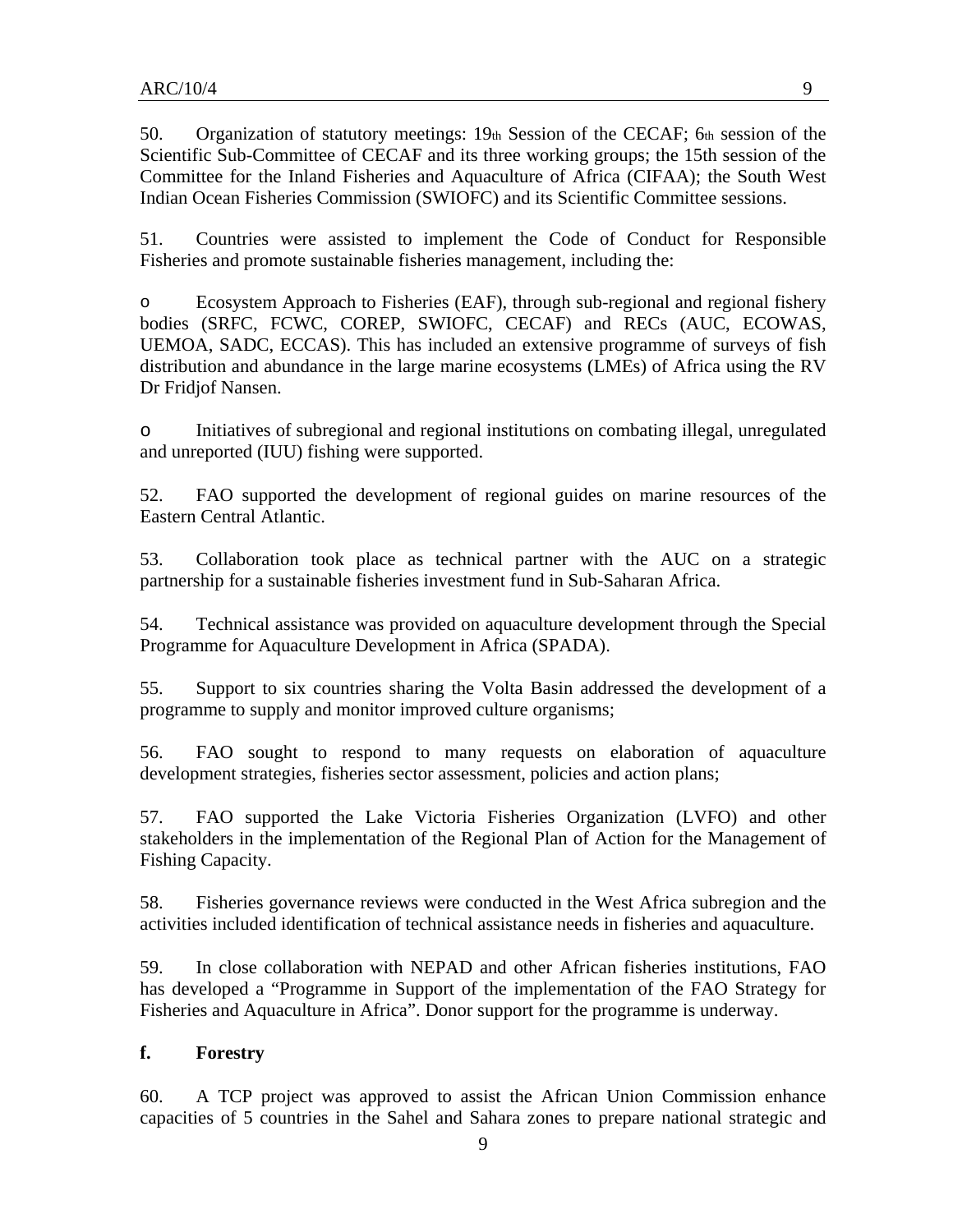action plans to implement the Great Green Wall for the Sahel and Sahara Initiative;

61. Countries were assisted to prepare their national Forest Resources Assessment (FRA) report 2010 as the latter report will be released in 2010.

62. The  $16<sup>th</sup>$  African Forestry and Wildlife Commission (AFWC) session was held in Khartoum, Sudan in February 2008 (while the  $17<sup>th</sup>$  Session of the Commission was held in Brazzaville, Republic of Congo in February 2010).

63. In partnership with CIRAD, IUCN WWF, IGF and CAMPFIRE, FAO developed a toolkit on human wildlife conflict mitigation to be used for awareness raising and training at local, district and national levels. A specific package regarding elephants, composed of bilingual technical manual, farmers' manual and video, was produced and disseminated in the region, particularly in West Africa.

64. Forestry aspects of climate change mitigation and adaptation were addressed, particularly Central Africa (e.g. in the context of REDD)

65. Several capacity building activities were undertaken on forestry and wildlife management to promote sustainable management.

66. By the end of 2009, 35 Sub-Saharan African countries have become partners in FAO's National Forestry Programme Facility (nfp-Facility).

67. A guideline for sustainable management of forests in the dry lands is being made available to countries as reference material.

68. FAO provided further guidance and technical support to the implementation of the ECOWAS Forest Policy (developed with FAO assistance). English and French versions were widely disseminated in West Africa. The ongoing "Forest Dialogue for West Africa process" contributed to forest policy and legal harmonization in the sub-region and to the adoption of common approaches to the management of transboundary protected areas and forest and wildlife resources. A review of the "Decentralized management of forest resources in West Africa" was done to promote exchange of information on success stories.

69. The 'Nature & Faune' publication continued to disseminate scientific and technical information and promote the exchange of experiences on wildlife, protected area management and the sustainable use and conservation of natural resources in Africa.

# **g. Initiative on Soaring Food Prices**

70. As part of the overall FAO Initiative on Soaring Food Prices, support was provided to alleviate the impact of soaring food prices on the most affected and vulnerable populations in selected countries. TCP projects on emergency agricultural input supply valued at US\$ 15.7 million were implemented in 35 African countries, in addition to four regional ISFP TCPs valued at US\$ 1.4 million, designed to support the input supply project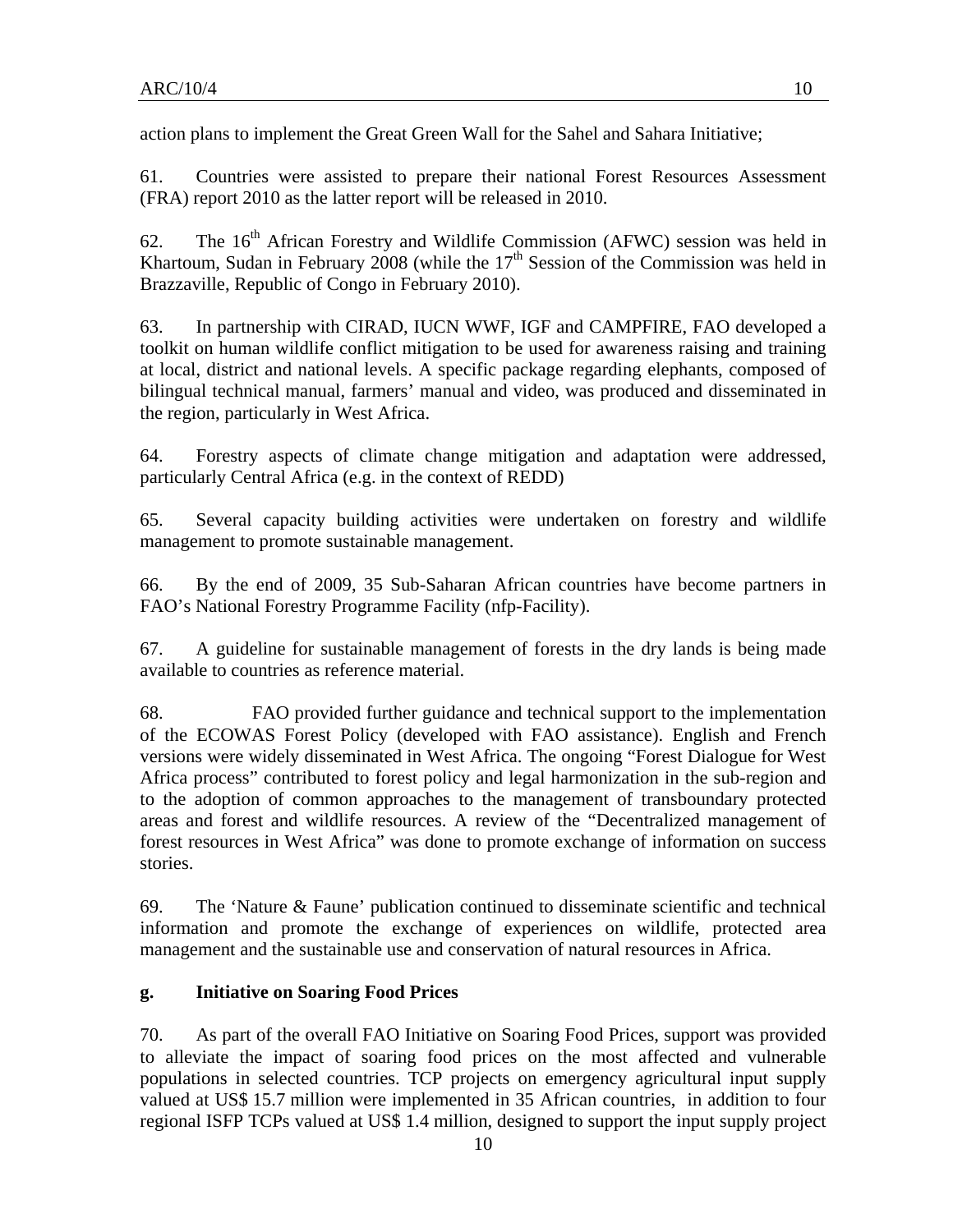implementation and monitoring. At the request of the FAO Governing Bodies, standardized impact assessments of these projects are being implemented to gauge the satisfaction of beneficiaries and perceived impacts of the projects.

71 In addition, 11 CERF-funded emergency projects totaling US\$ 12.1 million and five OSRO/bilateral assistance financed projects valued at US\$13.3 million were also launched in Africa under the ISFP.

72. A series of full-fledged inter-agency assessments were implemented in 15 African countries to prepare action plans for sustainable medium to long term agricultural development and food security. FAO also implemented rapid appraisals in 22 African countries in the framework of the European Commission Food Facility (ECFF). This led to the ECFF approval of 16 projects for Africa under FAO implementation with a total value of US\$ 166.3 million, of which US\$ 49 million (29%) had been disbursed by end February 2010. One additional ECFF project for Niger remains under negotiation.

73. The ISFP worked with national governments to provide targeted support to small holder farmers and rural households affected by skyrocketing prices that sent not only the cost of food soaring but also that of feeds, fertilizers and other essential inputs. 35 African countries are part of the initiative involving large scale distribution of seeds, fertilizer and animal feed.

74. In the context of the L'Aquila Food Security Initiative (AFSI), the ISFP launched exploratory missions in three countries (Gambia, Mauritania and Lesotho) to develop concept notes that identify "quick win" investment proposals for the possible mobilization of funding from the Global Agriculture and Food Security Programme (GAFSP).

## **h. Animal Production and Health**

75. FAO provided the methodology, practical guidance and common analysis of the livestock sector study in Central Africa. The formulation of a project document relating to zoo-sanitary legislation in the sub-region was also undertaken.

76. Livestock sector reviews, with emphasis on smallholder dairy, livestock and meat and poultry, was conducted in the 15 Member States of ECOWAS. These country reviews provided information on status and trends of the livestock sector prior to the formulation of a regional strategy and investment plan in West Africa in the context of ECOWAS.

77. Technical assistance was provided through a TCP project for seven countries; Cameroun, Central African Republic, Chad, Djibouti, Kenya, Nigeria, Niger, to help them complete their information dossiers required by the OIE (World Animal Health Organization) to obtain rinderpest infection free status. The assistance also included developing a surveillance strategy for rinderpest and building the capacity of laboratories for rinderpest diagnosis.

78. Livestock-related support was provided to SADC countries through the SADC Secretariat and to COMESA. In addition, contributions concerning the livestock sector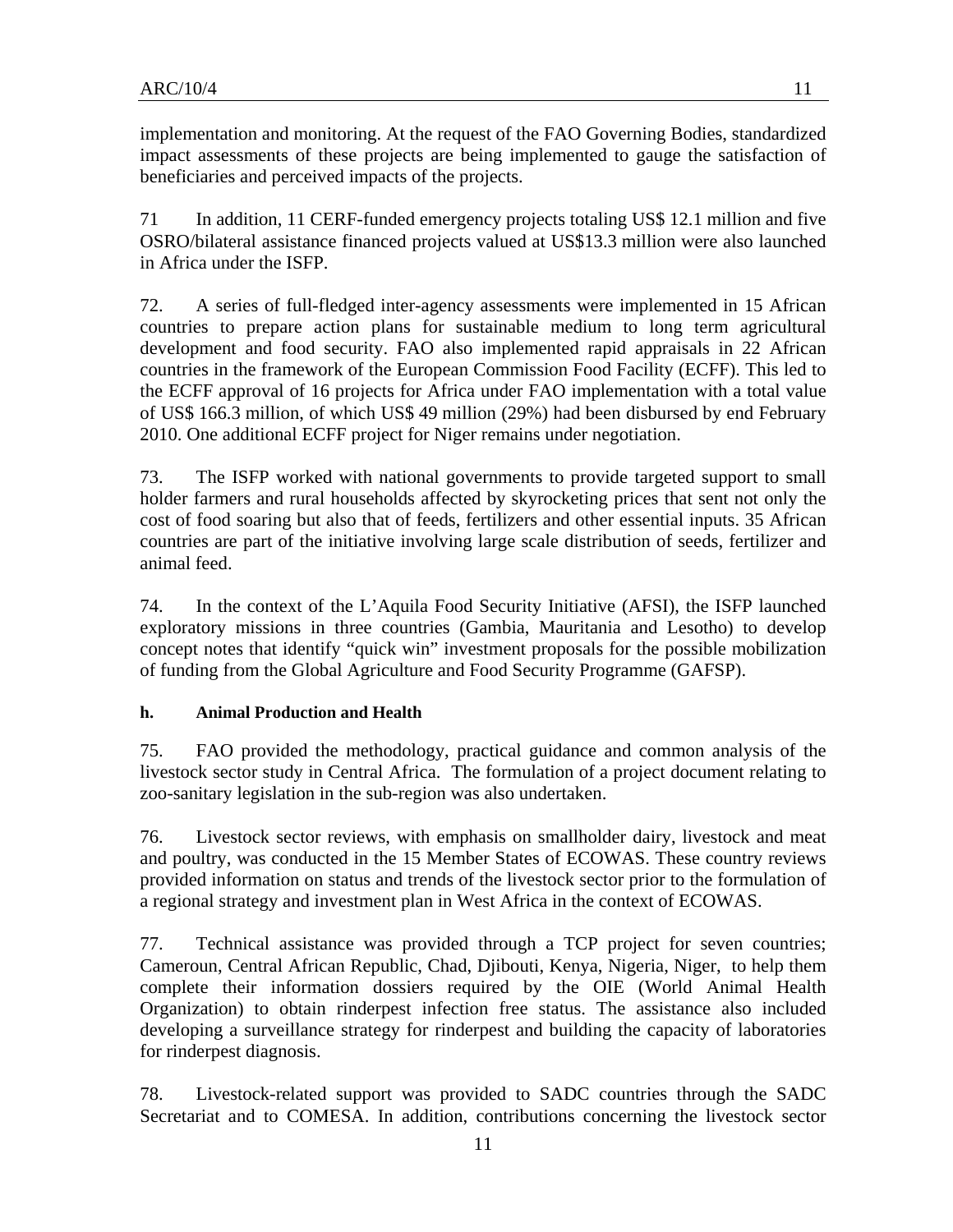were made to the SADC Common Agricultural Policy (CAP) through the Food, Agriculture and Natural Resources (FANR) Directorate.

79. ECTAD units in the region assisted countries in strengthening the capacities of veterinary diagnostic laboratories and improving national and regional epidemiosurveillance systems for transboundary animal diseases (TADs). Technical backstopping was also provided on epidemiology, socio-economics and coordination of HPAI and other TADs. Countries were supported to implement short and medium-term actions to strengthen their capacities to rapidly detect the introduction of HPAI into the region and to minimize its spread in case of occurrence. In implementing these activities both at country and regional levels, the ECTAD unit worked in collaboration with AU-IBAR, WHO, the RECs, ILRI, UNICEF, UN-OCHA, Universities and NGOs'.

80. Through commissioned studies, workshops and/or other consultative forums, the ECTAD unit assisted in poultry sector analysis and the harmonization of legislation for the improvement of poultry production.

## **i. Gender and Development**

81. Building on past and ongoing FAO assistance, more and more countries are collecting and presenting agricultural statistical data at sub-household level, illustrating socio-economic relations between male and female farmers operating semi-independently within the same agricultural holding. The resulting data are used in preparing, implementing and evaluating gender responsive agricultural development programmes that contribute to achieving national food security and sustainable agricultural development as envisaged in CAADP.

82. A 'lessons learned' statistical toolkit that facilitates the collection and analysis of sex-disaggregated data has been developed to support implementation of the 2010 round of the World Census of Agriculture (2006 – 2015). Following this, FAO's gender-related statistics work in Africa will focus more on promoting the effective use of sexdisaggregated data for which pilot activities have already started in Mali and Senegal.

#### **j. Support to CAADP Implementation**

83. FAO continued to provide technical support to the NEPAD Secretariat through the secondment of two agricultural advisers to enhance the NEPAD Secretariat's capacity in providing leadership and coordination in CAADP implementation, and mobilizing political and financial resources. This will continue in the coming three years under Italian, EU and Spanish funded projects.

84. FAO has assisted Sierra Leone, in collaboration with IFPRI and other development partners, in the preparation of the background documents and organization of the roundtable meeting that led to the signing of a Compact. FAO is currently supporting Central African Republic, Mauritania and Tanzania their efforts towards the development of CAADP Compacts.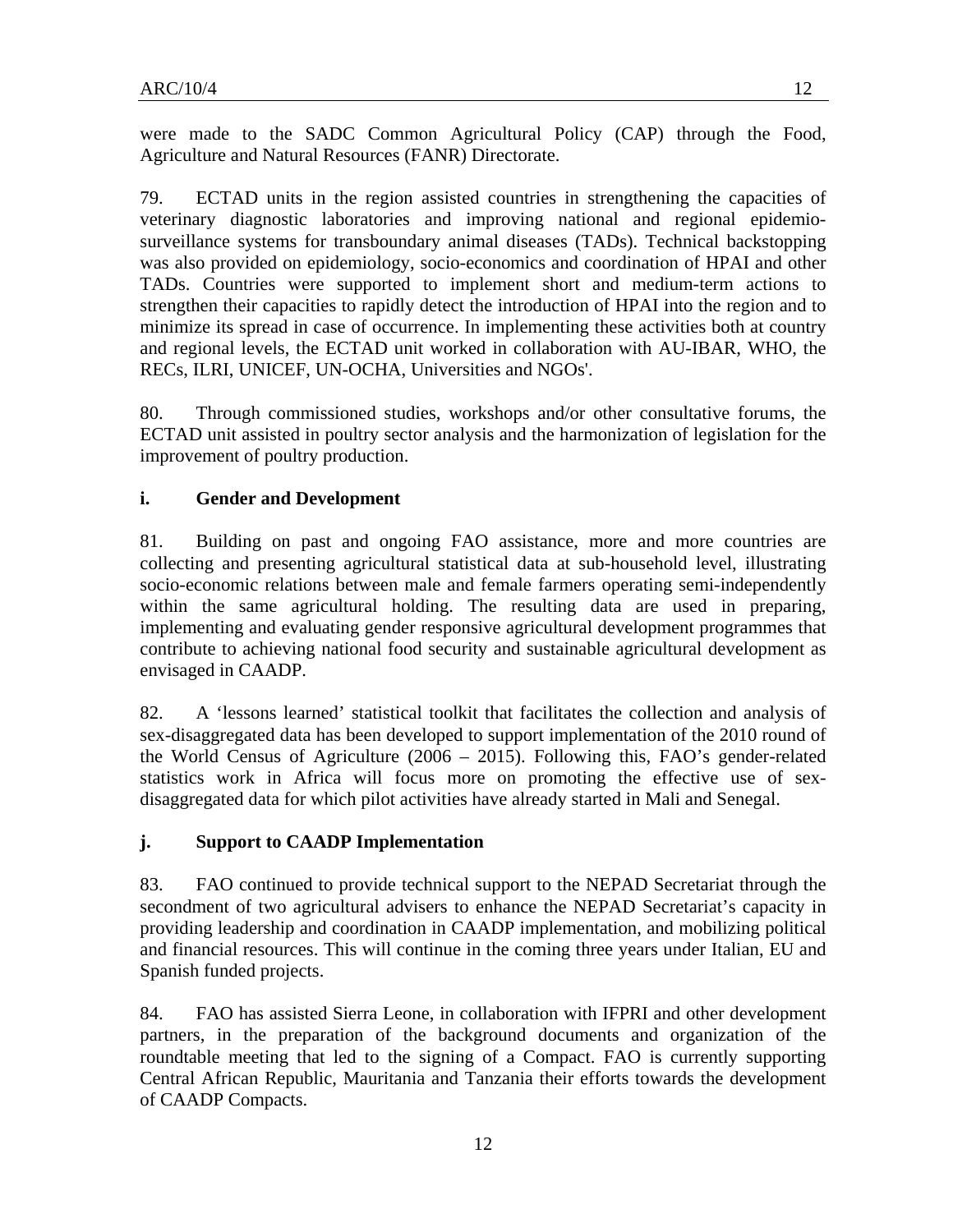85. FAO, in collaboration with International Financial Institutions, is assisting the Governments of Rwanda and Togo in elaborating their Compacts into investment programmes for implementation. Similar assistance is scheduled to other eleven African countries.

86. FAO supported, under a TCP facility, the Department of Rural Economy and Agriculture of the AU Commission in updating its Strategic Action Plan.

# **k. Agribusiness Development**

87. A workshop was organized on *Contract Farming in Africa*, in Pretoria, South Africa in May 2009.

88. A workshop was organized in October 2009 on *the role of NGOs in linking farmers to markets in Southern Africa* with participation from NGOs from Zimbabwe, Zambia, Malawi, Mozambique and South Africa.

89. Projects are being undertaken, within the framework of Italian Special Contribution to the Global Trust Fund for Food Security and Food Safety, to enhance food security through commercialization of agriculture in: Malawi; Zambia; Guinea Bissau; Guinea; Gambia; Uganda, Burundi; Rwanda; Senegal; Mali; Sierra Leone; Liberia.

90. Support is being provided within the EU-funded *All-ACP Support Programme on Agricultural Commodities* to Cameroon, Benin, Mali, Gabon, Senegal, Malawi, Burkina Faso, Sierra Leone, Kenya, Tanzania, Zambia, Zimbabwe, with the objective to strengthen the capacity of commodity stakeholders in the development and implementation of strategies that improve productivity and rural livelihoods and reduce income vulnerability.

91. A regional project GCP/RAF/410/ITA is being implemented in collaboration with ROPPA (Réseau des Organisations Paysannes et des Producteurs Agricoles de l'Afrique de l'Ouest) to strengthen the capacity of small farmers and improve their incomes as a means to reduce poverty and promote food security.

92. Technical support through TCP, UTF, GCP and UNJP projects in numerous African countries and at sub-regional and regional level, targeting: development of policies and strategies to improve agribusiness competitiveness; value chain development; contract farming; rural finance; farm agri-business linkages; capacity building of small farmers and value chain actors in technical, managerial and business issues; conservation agriculture; agricultural tools, implements and equipment.

# **l. Agro-Industries Development**

93. FAO collaborated with UNIDO, AfDB, AUC, UNECA and IFAD to develop the African Agribusiness and Agro-industries Initiative (3ADI), through consultations with African experts and organizations. The 3ADI comprises a programme framework and associated financial modalities for promoting the development of agribusiness and agroindustries in Africa.